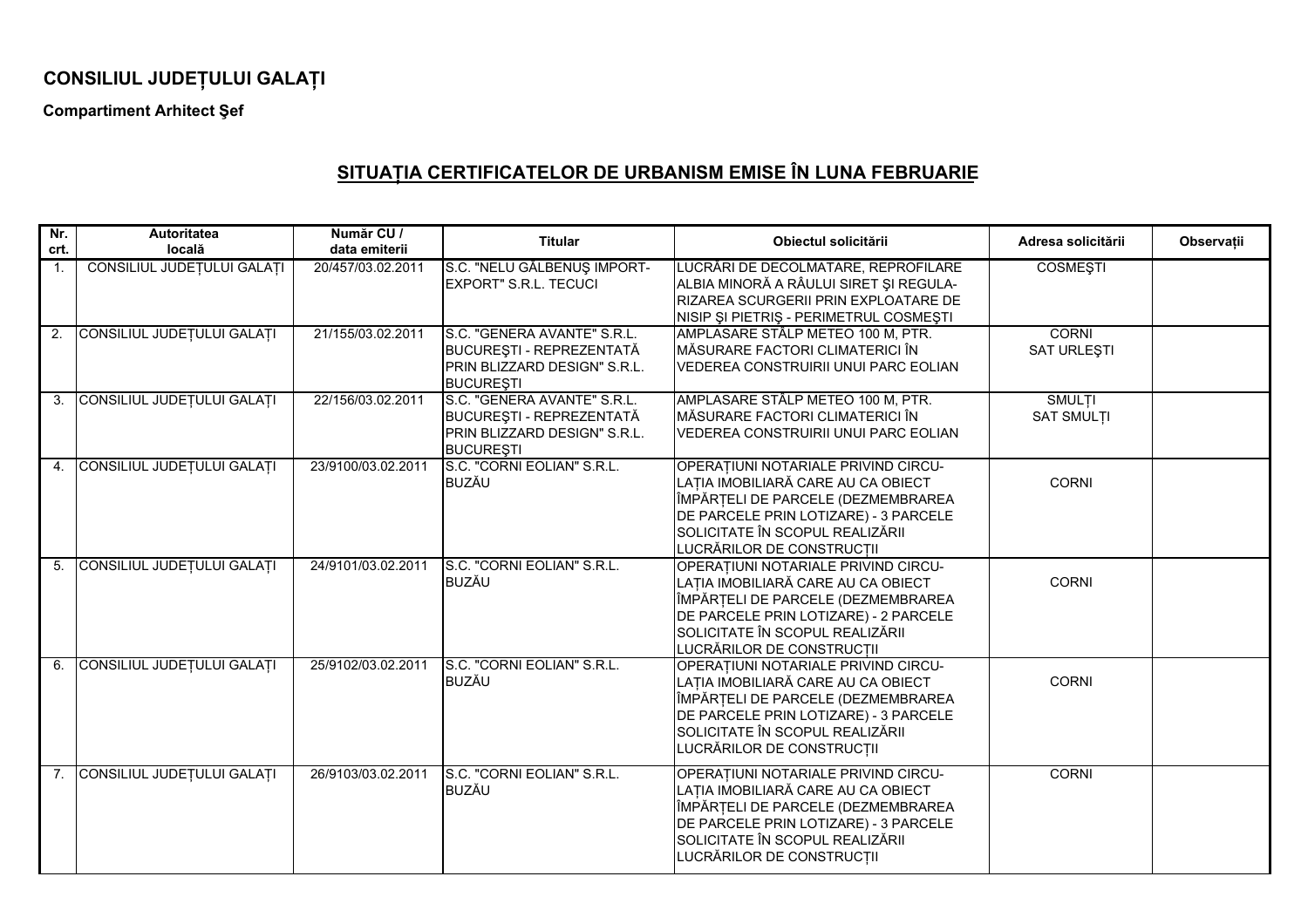| Nr.  | Autoritatea                    | Număr CU /         | <b>Titular</b>             | Obiectul solicitării                                                     | Adresa solicitării | Observații |
|------|--------------------------------|--------------------|----------------------------|--------------------------------------------------------------------------|--------------------|------------|
| crt. | locală                         | data emiterii      |                            |                                                                          |                    |            |
| 8.   | CONSILIUL JUDEȚULUI GALAȚI     | 27/9096/03.02.2011 | S.C. "CORNI EOLIAN" S.R.L. | OPERATIUNI NOTARIALE PRIVIND CIRCU-                                      | <b>CORNI</b>       |            |
|      |                                |                    | BUZĂU                      | LAȚIA IMOBILIARĂ CARE AU CA OBIECT<br>ÎMPĂRȚELI DE PARCELE (DEZMEMBRAREA |                    |            |
|      |                                |                    |                            | DE PARCELE PRIN LOTIZARE) - 3 PARCELE                                    |                    |            |
|      |                                |                    |                            | SOLICITATE ÎN SCOPUL REALIZĂRII                                          |                    |            |
|      |                                |                    |                            | LUCRĂRILOR DE CONSTRUCȚII                                                |                    |            |
|      | 9. CONSILIUL JUDEȚULUI GALAȚI  | 28/9097/03.02.2011 | S.C. "CORNI EOLIAN" S.R.L. | OPERATIUNI NOTARIALE PRIVIND CIRCU-                                      | <b>CORNI</b>       |            |
|      |                                |                    | <b>BUZĂU</b>               | LAȚIA IMOBILIARĂ CARE AU CA OBIECT                                       |                    |            |
|      |                                |                    |                            | ÎMPĂRȚELI DE PARCELE (DEZMEMBRAREA                                       |                    |            |
|      |                                |                    |                            | DE PARCELE PRIN LOTIZARE) - 4 PARCELE                                    |                    |            |
|      |                                |                    |                            | SOLICITATE ÎN SCOPUL REALIZĂRII                                          |                    |            |
|      | 10. CONSILIUL JUDEȚULUI GALAȚI | 29/9098/03.02.2011 | S.C. "CORNI EOLIAN" S.R.L. | LUCRĂRILOR DE CONSTRUCȚII<br>OPERATIUNI NOTARIALE PRIVIND CIRCU-         | <b>CORNI</b>       |            |
|      |                                |                    | BUZĂU                      | LAȚIA IMOBILIARĂ CARE AU CA OBIECT                                       |                    |            |
|      |                                |                    |                            | ÎMPĂRȚELI DE PARCELE (DEZMEMBRAREA                                       |                    |            |
|      |                                |                    |                            | DE PARCELE PRIN LOTIZARE) - 2 PARCELE                                    |                    |            |
|      |                                |                    |                            | SOLICITATE ÎN SCOPUL REALIZĂRII                                          |                    |            |
|      |                                |                    |                            | LUCRĂRILOR DE CONSTRUCȚII                                                |                    |            |
| 11.  | CONSILIUL JUDEȚULUI GALAȚI     | 30/9099/03.02.2011 | S.C. "CORNI EOLIAN" S.R.L. | OPERAȚIUNI NOTARIALE PRIVIND CIRCU-                                      | <b>CORNI</b>       |            |
|      |                                |                    | <b>BUZĂU</b>               | LAȚIA IMOBILIARĂ CARE AU CA OBIECT                                       |                    |            |
|      |                                |                    |                            | ÎMPĂRȚELI DE PARCELE (DEZMEMBRAREA                                       |                    |            |
|      |                                |                    |                            | DE PARCELE PRIN LOTIZARE) - 2 PARCELE                                    |                    |            |
|      |                                |                    |                            | SOLICITATE ÎN SCOPUL REALIZĂRII                                          |                    |            |
|      |                                |                    |                            | LUCRĂRILOR DE CONSTRUCȚII                                                |                    |            |
|      | 12. CONSILIUL JUDEȚULUI GALAȚI | 31/9104/03.02.2011 | S.C. "CORNI EOLIAN" S.R.L. | OPERAȚIUNI NOTARIALE PRIVIND CIRCU-                                      | <b>CORNI</b>       |            |
|      |                                |                    | <b>BUZĂU</b>               | LAȚIA IMOBILIARĂ CARE AU CA OBIECT                                       |                    |            |
|      |                                |                    |                            | ÎMPĂRȚELI DE PARCELE (DEZMEMBRAREA                                       |                    |            |
|      |                                |                    |                            | DE PARCELE PRIN LOTIZARE) - 3 PARCELE                                    |                    |            |
|      |                                |                    |                            | SOLICITATE ÎN SCOPUL REALIZĂRII                                          |                    |            |
|      |                                |                    |                            | LUCRĂRILOR DE CONSTRUCȚII                                                |                    |            |
|      | 13. CONSILIUL JUDEȚULUI GALAȚI | 32/9106/03.02.2011 | S.C. "CORNI EOLIAN" S.R.L. | OPERAȚIUNI NOTARIALE PRIVIND CIRCU-                                      | CORNI              |            |
|      |                                |                    | <b>BUZĂU</b>               | LAȚIA IMOBILIARĂ CARE AU CA OBIECT                                       |                    |            |
|      |                                |                    |                            | ÎMPĂRȚELI DE PARCELE (DEZMEMBRAREA                                       |                    |            |
|      |                                |                    |                            | DE PARCELE PRIN LOTIZARE) - 3 PARCELE                                    |                    |            |
|      |                                |                    |                            | SOLICITATE ÎN SCOPUL REALIZĂRII                                          |                    |            |
|      |                                |                    |                            | LUCRĂRILOR DE CONSTRUCȚII                                                |                    |            |
|      | 14. CONSILIUL JUDEȚULUI GALAȚI | 33/9106/03.02.2011 | S.C. "CORNI EOLIAN" S.R.L. | OPERATIUNI NOTARIALE PRIVIND CIRCU-                                      | CORNI              |            |
|      |                                |                    | <b>BUZĂU</b>               | LAȚIA IMOBILIARĂ CARE AU CA OBIECT                                       |                    |            |
|      |                                |                    |                            | ÎMPĂRȚELI DE PARCELE (DEZMEMBRAREA                                       |                    |            |
|      |                                |                    |                            | DE PARCELE PRIN LOTIZARE) - 3 PARCELE                                    |                    |            |
|      |                                |                    |                            | SOLICITATE ÎN SCOPUL REALIZĂRII                                          |                    |            |
|      |                                |                    |                            | LUCRĂRILOR DE CONSTRUCȚII                                                |                    |            |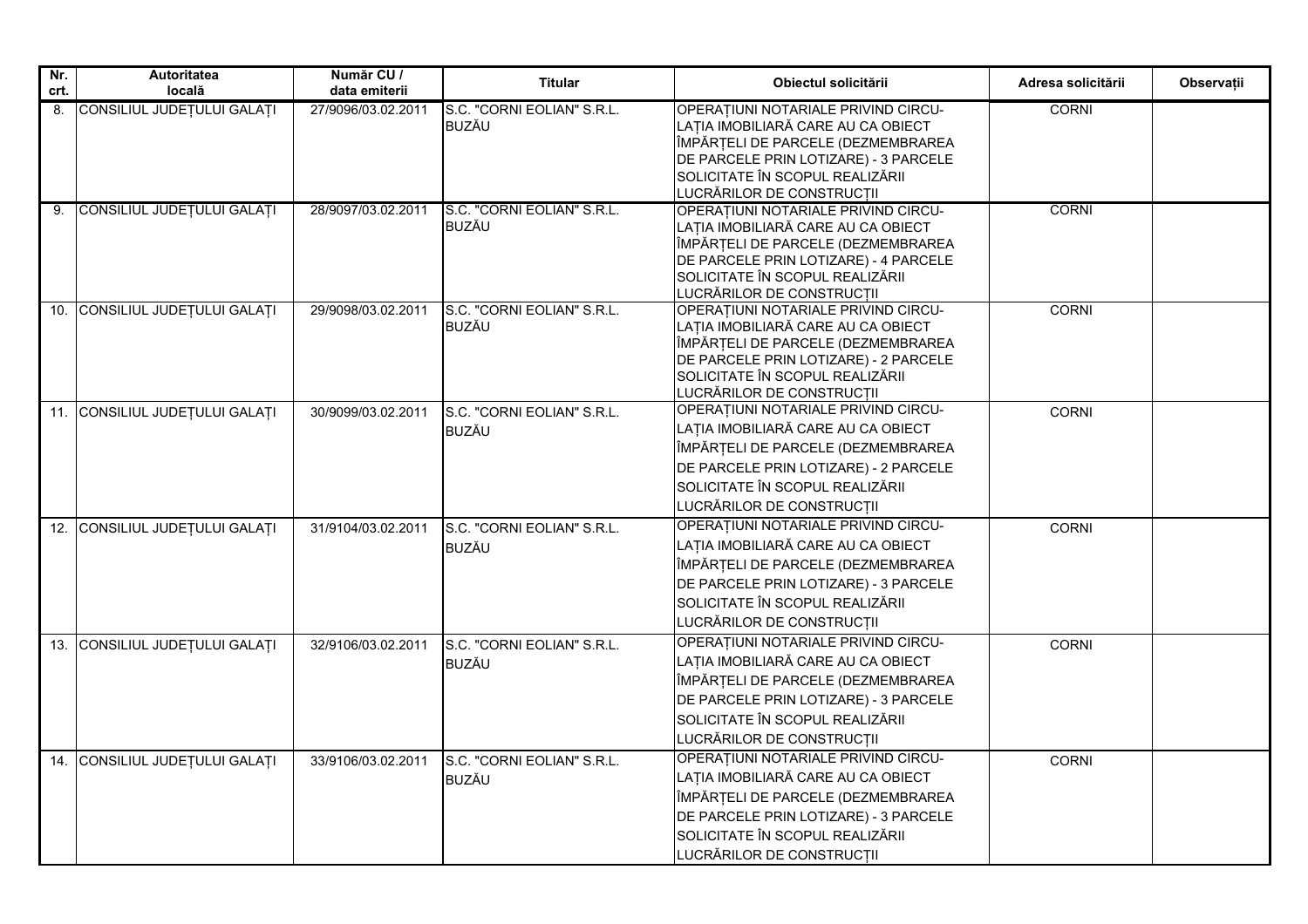| Nr.<br>crt. | <b>Autoritatea</b><br>locală   | Număr CU /<br>data emiterii | <b>Titular</b>                              | Obiectul solicitării                                                                                                                                                                                                     | Adresa solicitării | <b>Observatii</b> |
|-------------|--------------------------------|-----------------------------|---------------------------------------------|--------------------------------------------------------------------------------------------------------------------------------------------------------------------------------------------------------------------------|--------------------|-------------------|
| 15.         | CONSILIUL JUDEȚULUI GALAȚI     | 34/9108/03.02.2011          | S.C. "CORNI EOLIAN" S.R.L.<br><b>BUZĂU</b>  | OPERATIUNI NOTARIALE PRIVIND CIRCU-<br>LAȚIA IMOBILIARĂ CARE AU CA OBIECT<br>ÎMPĂRȚELI DE PARCELE (DEZMEMBRAREA<br>DE PARCELE PRIN LOTIZARE) - 3 PARCELE<br>SOLICITATE ÎN SCOPUL REALIZĂRII<br>LUCRĂRILOR DE CONSTRUCȚII | <b>CORNI</b>       |                   |
|             | 16. CONSILIUL JUDEȚULUI GALAȚI | 35/9105/03.02.2011          | S.C. "CORNI EOLIAN" S.R.L.<br><b>BUZĂU</b>  | OPERATIUNI NOTARIALE PRIVIND CIRCU-<br>LAȚIA IMOBILIARĂ CARE AU CA OBIECT<br>ÎMPĂRȚELI DE PARCELE (DEZMEMBRAREA<br>DE PARCELE PRIN LOTIZARE) - 3 PARCELE<br>SOLICITATE ÎN SCOPUL REALIZĂRII<br>LUCRĂRILOR DE CONSTRUCȚII | <b>CORNI</b>       |                   |
|             | 17. CONSILIUL JUDEȚULUI GALAȚI | 36/9095/03.02.2011          | S.C. "CORNI EOLIAN" S.R.L.<br><b>BUZĂU</b>  | OPERAȚIUNI NOTARIALE PRIVIND CIRCU-<br>LAȚIA IMOBILIARĂ CARE AU CA OBIECT<br>ÎMPĂRȚELI DE PARCELE (DEZMEMBRAREA<br>DE PARCELE PRIN LOTIZARE) - 3 PARCELE<br>SOLICITATE ÎN SCOPUL REALIZĂRII<br>LUCRĂRILOR DE CONSTRUCȚII | <b>CORNI</b>       |                   |
| 18.         | CONSILIUL JUDEȚULUI GALAȚI     | 37/543/07.02.2011           | S.C. "BUJORI EOLIAN" S.R.L.<br><b>BUZĂU</b> | CONSTRUIRE CENTRALĂ ELECTRICĂ<br>EOLIANĂ BĂLENI (TURBINE EOLIENE,<br>RACORD ELECTRIC TURBINE, PLATFORME<br>TEHNOLOGICE, MODERNIZARE DRUMURI<br>DE EXPLOATARE, ORGANIZARE DE<br>SANTIER                                   | <b>BĂLENI</b>      |                   |
| 19.         | CONSILIUL JUDEȚULUI GALAȚI     | 38/542/07.02.2011           | S.C. "ZEFIR EOLIAN" S.R.L.<br><b>BUZĂU</b>  | CONSTRUIRE CENTRALĂ ELECTRICĂ<br>EOLIANĂ BĂLENI (TURBINE EOLIENE,<br>RACORD ELECTRIC TURBINE, PLATFORME<br>TEHNOLOGICE, MODERNIZARE DRUMURI<br>DE EXPLOATARE, ORGANIZARE DE<br><b>SANTIER</b>                            | <b>BĂLENI</b>      |                   |
| 20.         | CONSILIUL JUDEȚULUI GALAȚI     | 39/545/07.02.2011           | S.C. "ALIZEU EOLIAN" S.R.L.<br><b>BUZĂU</b> | CONSTRUIRE CENTRALĂ ELECTRICĂ<br>EOLIANĂ BĂLENI (TURBINE EOLIENE,<br>RACORD ELECTRIC TURBINE, PLATFORME<br>TEHNOLOGICE, MODERNIZARE DRUMURI<br>DE EXPLOATARE, ORGANIZARE DE<br><b>SANTIER</b>                            | BĂLENI             |                   |
| 21.         | CONSILIUL JUDEȚULUI GALAȚI     | 40/544/07.02.2011           | S.C. "POWER PARK EOLIAN"<br>S.R.L. BUZĂU    | CONSTRUIRE CENTRALĂ ELECTRICĂ<br>EOLIANĂ BĂLENI (TURBINE EOLIENE,<br>RACORD ELECTRIC TURBINE, PLATFORME<br>TEHNOLOGICE, MODERNIZARE DRUMURI<br>DE EXPLOATARE, ORGANIZARE DE<br><b>ŞANTIER</b>                            | <b>BĂLENI</b>      |                   |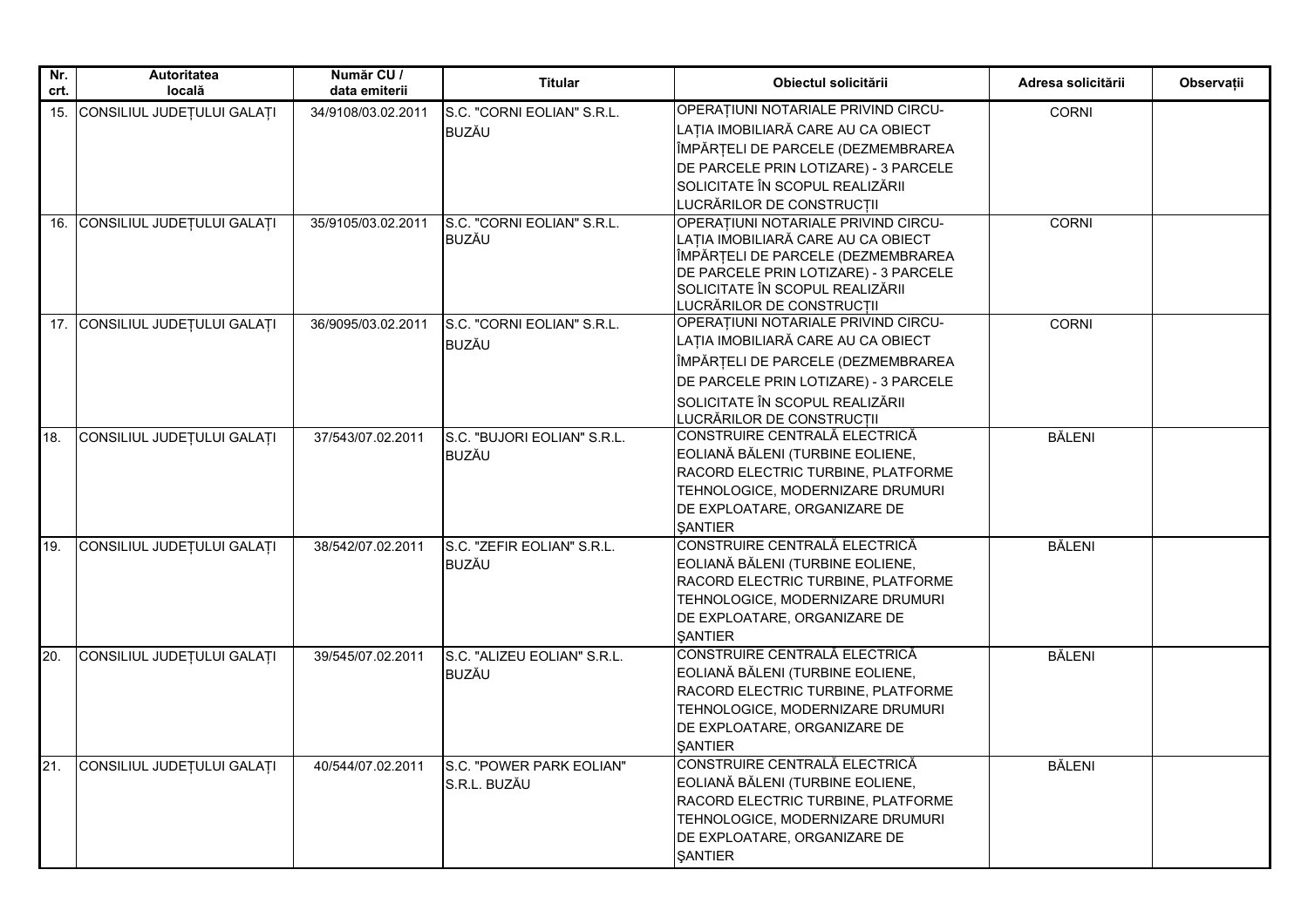| Nr.<br>crt. | Autoritatea<br>locală          | Număr CU /<br>data emiterii | <b>Titular</b>                                  | Obiectul solicitării                                                                                                                                                                                                                                           | Adresa solicitării          | Observații |
|-------------|--------------------------------|-----------------------------|-------------------------------------------------|----------------------------------------------------------------------------------------------------------------------------------------------------------------------------------------------------------------------------------------------------------------|-----------------------------|------------|
| 22.         | CONSILIUL JUDEȚULUI GALAȚI     | 41/541/07.02.2011           | S.C. "WIND PRO EOLIAN" S.R.L.<br><b>BUZĂU</b>   | CONSTRUIRE CENTRALĂ ELECTRICĂ<br>EOLIANĂ BĂLENI (TURBINE EOLIENE,<br>RACORD ELECTRIC TURBINE, PLATFORME<br>TEHNOLOGICE, MODERNIZARE DRUMURI<br>DE EXPLOATARE, ORGANIZARE DE<br><b>SANTIER</b>                                                                  | <b>BĂLENI</b>               |            |
| 23.         | CONSILIUL JUDEȚULUI GALAȚI     | 42/773/10.02.2011           | S.C. "COMPET" S.A. PLOIESTI                     | REPARAȚIE CAPITALĂ A CONDUCTEI DE<br>TITEI Ø10 3/4 LASCĂR CATARGIU -<br>INDEPENDENȚA, ÎN ZONA DEPOZIT<br>TAMPON PE O LUNGIME DE CIRCA 1000 M<br>ȘI ÎN ZONA LASCĂR CATARGIU, LOCALITA-<br>TEA INDEPENDENȚA PE O LUNGIME DE<br>CIRCA 1000 M, UN TOTAL DE 2000 M. | <b>INDEPENDENȚA</b>         |            |
| 24.         | CONSILIUL JUDEȚULUI GALAȚI     | 43/799/10.02.2011           | S.C. "RODALGERO" S.R.L.<br><b>GALATI</b>        | LUCRĂRI DE DECOLMATARE, REPROFILARE<br>ALBIA MINORĂ A RÂULUI SIRET ȘI REGULA-<br>RIZAREA SCURGERII PRIN EXPLOATARE DE<br>NISIP ȘI PIETRIȘ - PERIMETRUL MOVILENI<br><b>AVAL II</b>                                                                              | <b>MOVILENI</b>             |            |
| 25.         | CONSILIULJUDEȚULUI GALAȚI      | 44/800/10.02.2011           | S.C. "ITALCOGIM" S.R.L. GALATI                  | LUCRĂRI DE DECOLMATARE, REPROFILARE<br>ALBIA MINORĂ A RÂULUI SIRET ȘI REGULA-<br>RIZAREA SCURGERII PRIN EXPLOATARE DE<br>NISIP ȘI PIETRIȘ - PERIMETRUL MOVILENI<br>AVAL II                                                                                     | <b>MOVILENI</b>             |            |
| 26.         | CONSILIUL JUDEȚULUI GALAȚI     | 45/972/16.02.2011           | S.C. "SORAGMIN" S.R.L.                          | LUCRĂRI DE EXPLOATARE AGREGATE<br>MINERALE DIN ALBIA MINORĂ A RÂULUI SIRET,<br>MOVILENI, COMUNA MOVILENI                                                                                                                                                       | <b>MOVILENI</b>             |            |
| 27.         | CONSILIUL JUDEȚULUI GALAȚI     | 46/1081/16.02.2011          | CONSILIUL LOCAL AL COMUNEI<br><b>FOLTEŞTI</b>   | OPERATIUNI NOTARIALE PRIVIND CIRCULATIA<br>OBIECT ÎMPĂRȚELI DE PARCELE (DEZMEM-<br>BRARE DE PARCELE PRIN LOTIZARE - 4<br>PARCELE SOLICITATE ÎN SCOPUL REALI-<br>ZĂRII LUCRĂRILOR DE CONSTRUCȚII                                                                | <b>FOLTESTI</b>             |            |
|             | 28. CONSILIUL JUDEȚULUI GALAȚI | 47/494/18.02.2011           | <b>CRUCEANU IONEL</b>                           | CONSTRUIRE ANEXĂ GOSPODĂREASCĂ A<br>EXPLOATATIILOR AGRICOLE - SAIVAN PTR.<br>CREȘTEREA OVINELOR ȘI ANEXE                                                                                                                                                       | <b>GOHOR</b><br>SAT IREASCA |            |
| 29.         | CONSILIUL JUDEȚULUI GALAȚI     | 48/1302/23.02.2011          | POPA SORIN-MARIAN                               | OPERATIUNI NOTARIALE PRIVIND CIRCU-<br>LAȚIA IMOBILIARĂ CARE AU CA OBIECT<br>COMASĂRI DE PARCELE (ALIPIREA DE<br>PARCELE) - 4 PARCELE                                                                                                                          | <b>SCHELA</b>               |            |
| 30.         | CONSILIUL JUDEȚULUI GALAȚI     | 49/512/23.02.2011           | S.C. "IMPROX GALAȚI" S.R.L.<br><b>BUCURESTI</b> | CONDUCTĂ EVACUARE APE PLUVIALE                                                                                                                                                                                                                                 | <b>GALATI</b><br>VÎNĂTORI   |            |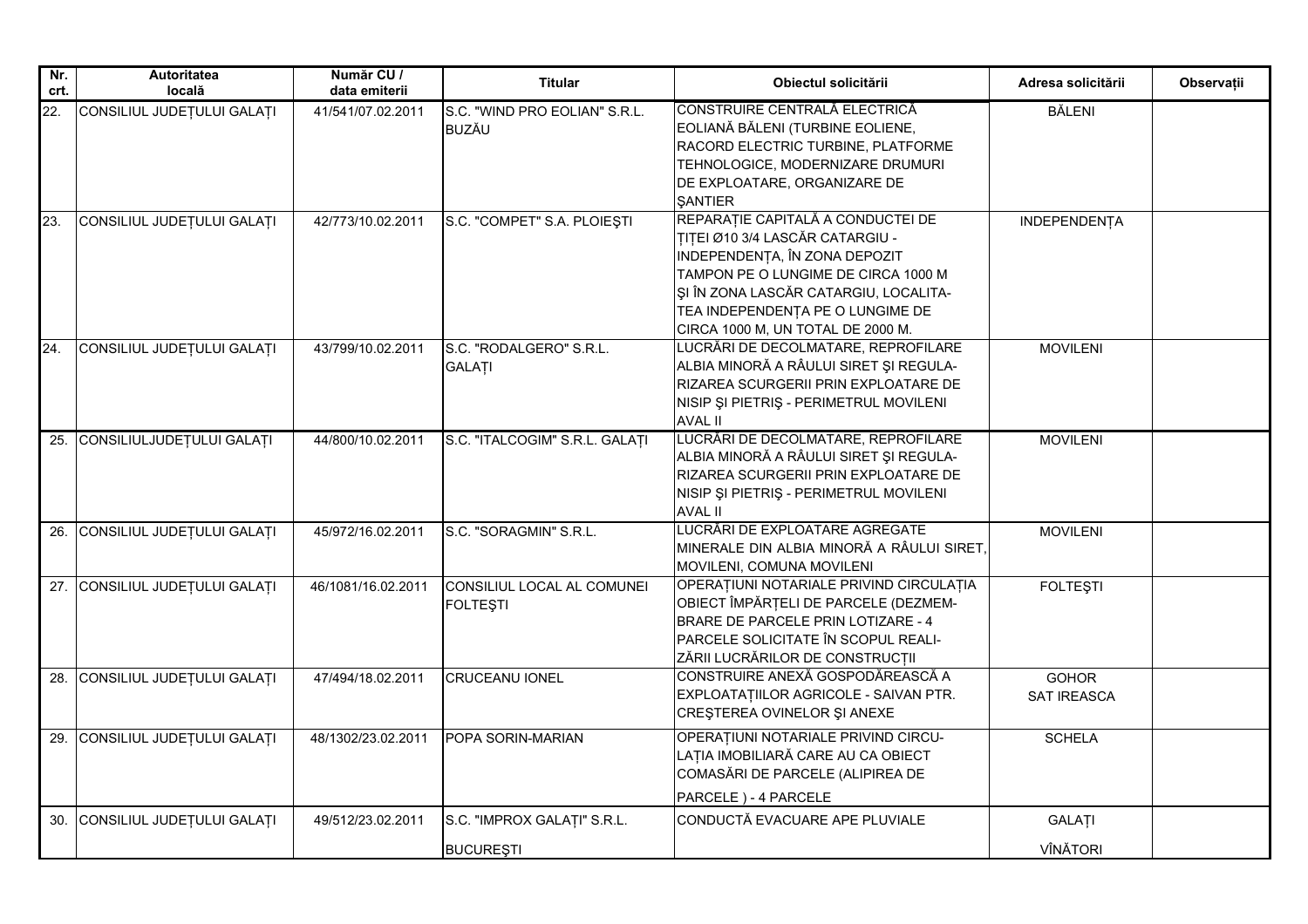| Nr.<br>crt. | Autoritatea<br>locală          | Număr CU /<br>data emiterii | <b>Titular</b>                                   | Obiectul solicitării                                                                                                                              | Adresa solicitării                  | Observații |
|-------------|--------------------------------|-----------------------------|--------------------------------------------------|---------------------------------------------------------------------------------------------------------------------------------------------------|-------------------------------------|------------|
|             | 31. CONSILIUL JUDEȚULUI GALAȚI | 50/1082/23.02.2011          | S.C. "EVELINE FARM" S.R.L.<br><b>GALATI</b>      | ÎNFIINȚARE FERMĂ CAPRINE, INSTALAȚIE<br>DE PROCESARE LAPTE, ÎMPREJMUIRE ȘI<br>BRANŞAMENTE ÎN COMUNA SCÎNTEIEȘTI                                   | <b>SCÎNTEIEȘTI</b><br>SAT FÂNTÂNELE |            |
| 32.         | CONSILIUL JUDEȚULUI GALAȚI     | 51/820/23.02.2011           | <b>TUCHILUŞ GICĂ</b>                             | CONSTRUIRE ADĂPOST PENTRU ANIMALE<br>ȘI CAMERĂ PROCESARE LAPTE ÎN COMUNA<br><b>COSMEȘTI</b>                                                       | <b>COSMESTI</b>                     |            |
|             | 33. CONSILIUL JUDEȚULUI GALAȚI | 52/879/28.02.2011           | TRANDAFIR NIȚĂ                                   | AMPLASARE TURBINĂ EOLIANĂ (PENTRU<br>CONSUM PROPRIU) ÎN COMUNA MATCA                                                                              | <b>MATCA</b>                        |            |
|             | 34. CONSILIUL JUDEȚULUI GALAȚI | 53/885/28.02.2011           | S.C. "GALATI EOL SUD" S.R.L.<br><b>BUCURESTI</b> | LUCRĂRI DE CONSTRUIRE, RECONSTRUIRE,<br>EXTINDERE, REPARARE, MODERNIZARE ȘI<br>REABILITARE PRIVIND UNELE DRUMURI DE<br><b>EXPLOATARE AGRICOLĂ</b> | <b>SCÎNTEIEȘTI</b>                  |            |
|             | 35. CONSILIUL JUDEȚULUI GALAȚI | 54/882/28.02.2011           | S.C. "GALATI EOL SUD" S.R.L.<br><b>BUCURESTI</b> | LUCRĂRI DE CONSTRUIRE, RECONSTRUIRE,<br>EXTINDERE, REPARARE, MODERNIZARE ȘI<br>REABILITARE PRIVIND UNELE DRUMURI DE<br><b>EXPLOATARE AGRICOLĂ</b> | <b>PECHEA</b>                       |            |
| 36.         | CONSILIUL JUDEȚULUI GALAȚI     | 55/884/28.02.2011           | S.C. "GALATI EOL SUD" S.R.L.<br><b>BUCURESTI</b> | LUCRĂRI DE CONSTRUIRE, RECONSTRUIRE,<br>EXTINDERE, REPARARE, MODERNIZARE ȘI<br>REABILITARE PRIVIND UNELE DRUMURI DE<br>EXPLOATARE AGRICOLĂ        | <b>SMÎRDAN</b>                      |            |
|             | 37. CONSILIUL JUDEȚULUI GALAȚI | 56/881/28.02.2011           | S.C. "GALATI EOL SUD" S.R.L.<br><b>BUCURESTI</b> | LUCRĂRI DE CONSTRUIRE, RECONSTRUIRE,<br>EXTINDERE, REPARARE, MODERNIZARE ȘI<br>REABILITARE PRIVIND UNELE DRUMURI DE<br>EXPLOATARE AGRICOLĂ        | <b>FRUMUŞITA</b>                    |            |
|             | 38. CONSILIUL JUDEȚULUI GALAȚI | 57/883/28.02.2011           | S.C. "GALATI EOL SUD" S.R.L.<br><b>BUCURESTI</b> | LUCRĂRI DE CONSTRUIRE, RECONSTRUIRE,<br>EXTINDERE, REPARARE, MODERNIZARE SI<br>REABILITARE PRIVIND UNELE DRUMURI DE<br>EXPLOATARE AGRICOLĂ        | <b>CUCA</b>                         |            |
|             | 39. CONSILIUL JUDEȚULUI GALAȚI | 58/880/28.02.2011           | S.C. "GALATI EOL SUD" S.R.L.<br><b>BUCURESTI</b> | LUCRĂRI DE CONSTRUIRE, RECONSTRUIRE,<br>EXTINDERE, REPARARE, MODERNIZARE SI<br>REABILITARE PRIVIND UNELE DRUMURI DE<br><b>EXPLOATARE AGRICOLĂ</b> | <b>REDIU</b>                        |            |